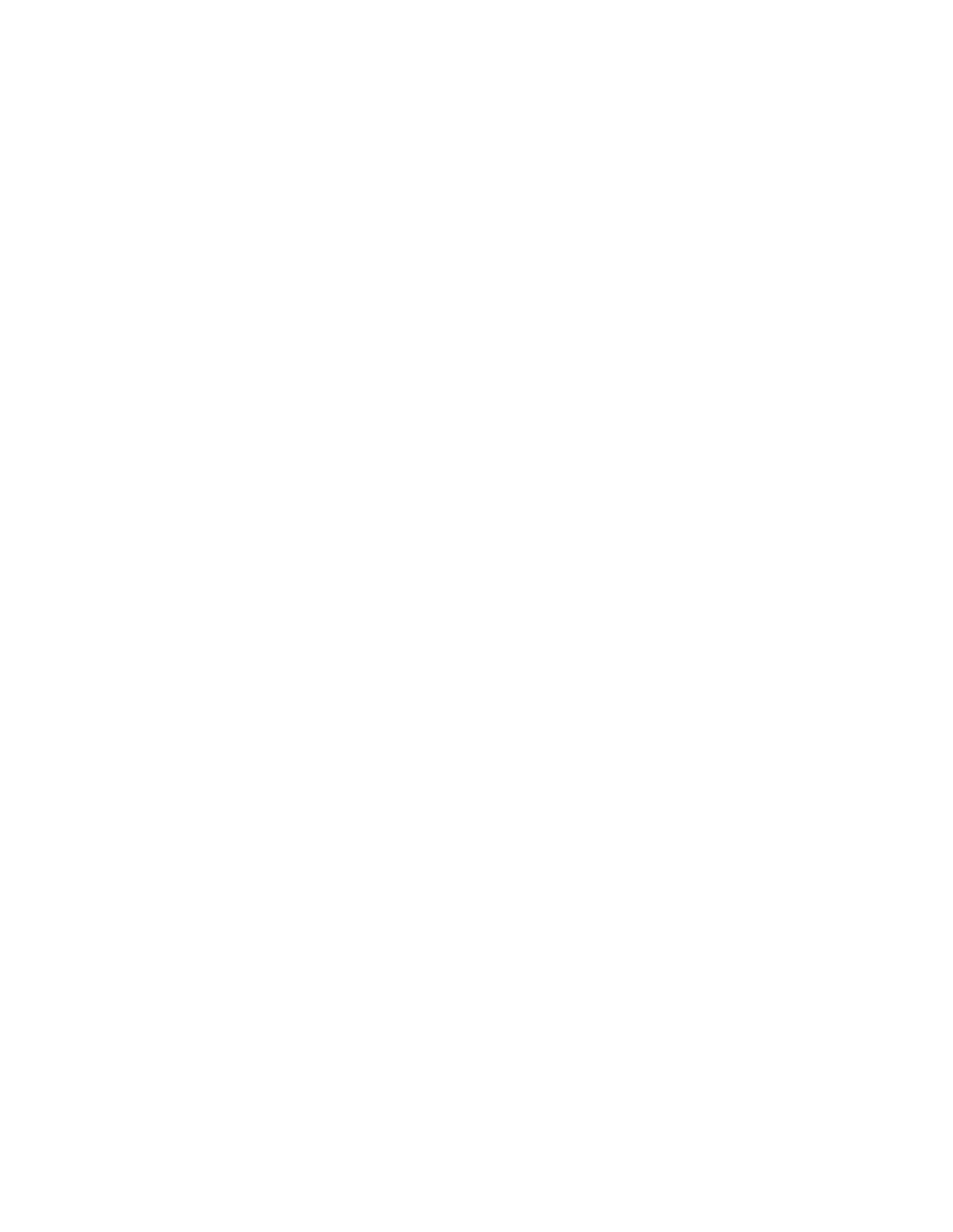

American cities of all sizes have experienced a surge of deadly violence since 2019, spurred by many factors during the pandemic. It's been heartbreaking to see the impact on Memphis. Youth Villages works in 23 states and the District of Columbia, but our home is in Memphis, where more than 1,300 of our employees live and work. It is the city we love.

In 2020 we began to hear strong calls from our leaders asking the community to step up and support gun violence reduction. "It takes all of us—state and local officials, families, neighborhoods, churches and businesses working together toward the long-term goal of reducing violent crime," said Mayor Jim Strickland.

*We could not sit on the sidelines and stepped up to answer the call. We can't fulfill our mission to help children and families live successfully when so many are traumatized by continual gun violence in their neighborhoods. We are uniquely qualified to contribute to a solution and to support other efforts seeking to tackle this violence head on.*

Over the last year, Youth Villages delved deep to find an effective way that our organization could contribute to a reduction in gun violence. We knew we could not succeed alone and would need to learn from and empower other community groups and organizations. Youth Villages has significant experience in the development and implementation of evidence-based program models, particularly when it comes to accountability measures, oversight and supervision and continual performance improvement. We've also worked extensively in developing successful strategic business plans designed to impact entrenched societal problems while working through partners in implementation.

We have launched Memphis Allies as a collaborative initiative bringing together community groups and resources to create safer neighborhoods in Memphis and Shelby County. Many Ally organizations, of which Youth Villages is only one, will join the gun violence reduction efforts of the City of Memphis and others, multiplying impact and results.

Memphis Allies will work in both intervention and prevention of gun violence. In conjunction with experts from across the country, our clinical staff has developed a program model for gun violence reduction called SWITCH (Support With Intention To Create Hope). This will allow us to intervene with adults, as the average age of a person charged with murder in Memphis is 28. At the same time, we are dramatically increasing intensive services to more delinquent youth, especially those at the highest risk of involvement with gun violence.

Youth Villages believes that it is time for all of us—individuals, foundations, business leaders, the Governor and the state legislature—to step up and do what must be done to support our city and ensure that all of our children have the opportunity grow up safely and thrive as adults.

In the next four years, Memphis Allies will reach more than 2,000 youth and adults and offer them and their families a chance to change the trajectory of their lives forever.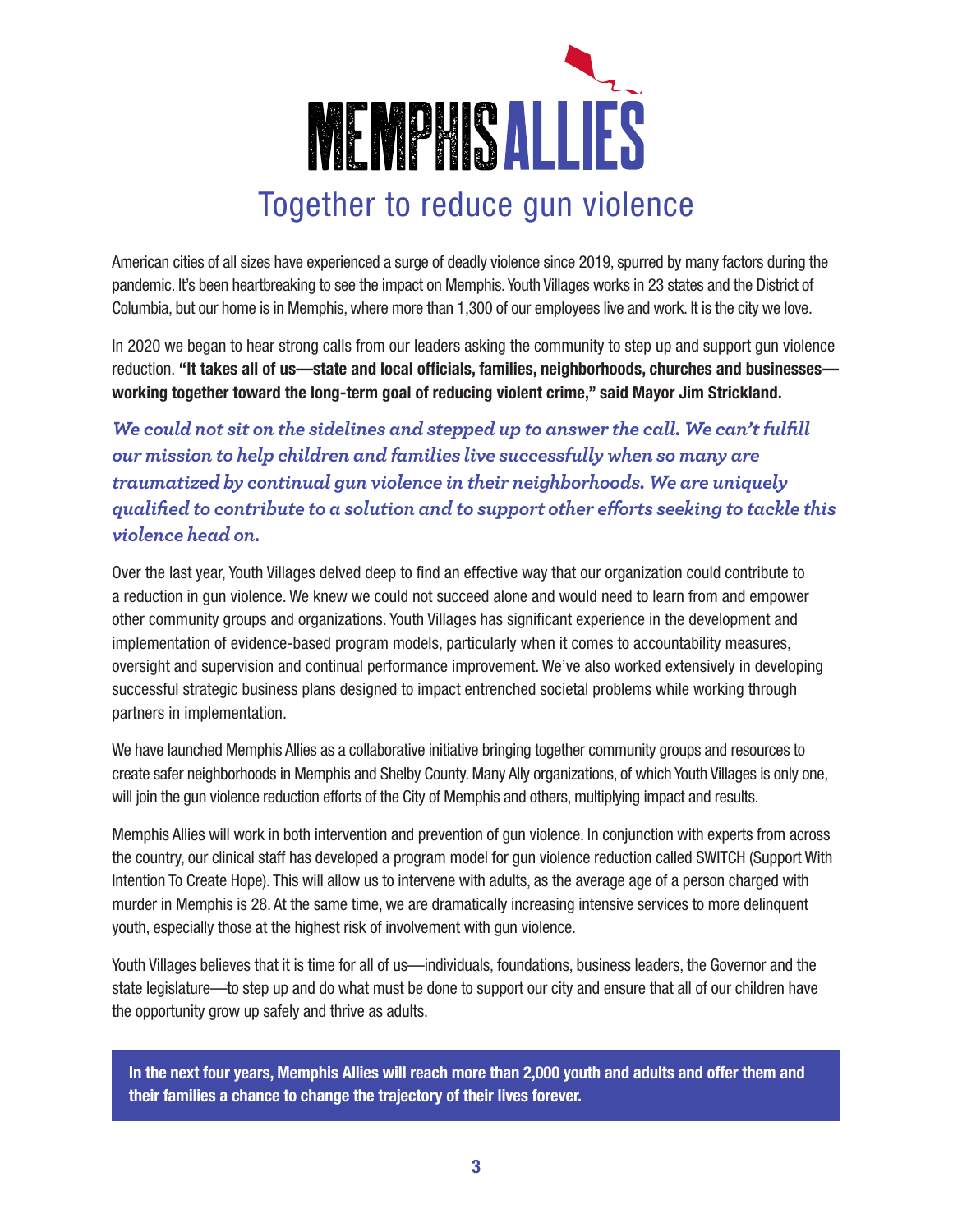We believe that Memphis Allies can support law enforcement's public safety goals by providing life-changing services to adults and youth at the highest risk of involvement in gun violence. We support the critical roles that the police and judicial system must play if Memphis is to be successful. It will take all of us.

We believe that working together, Memphis can reduce homicides by 30% in the next four years. We believe this goal is a significant first step toward a safer Memphis and reversing the trend of escalating violence in our community. Success will require intense collaboration with existing community safety efforts in our city, such as the City of Memphis' Group Violence Intervention Program, the Shelby County Health Department's Cure Violence initiative and the Memphis Crime Commission's new plan. We are glad to contribute to the overall effort to reduce gun violence. One life lost to violence is too many.

Youth Villages has pursued multiple strategic plans over the past two decades. All of these plans have led us to new and important work. But the plan for Memphis Allies stands out: an opportunity has never compelled us as profoundly as this one does today, because of both the gravity of the challenge and the strength our city can put to work in meeting it.



## **The Challenge: Meeting an Urgent Need**

Any violence in Memphis is and always has been a tragedy. It devastates victims' families and loved ones and traumatizes the communities that raised them. Since 2019, homicides in the City of Memphis have gone up 81%. In 2021, 346 people were killed, including 31 children and youth under age 18. The violence shows no signs of slowing down.

If we can make a difference in Memphis, we might also inspire other cities to take action, incorporate the lessons we learn and create safer neighborhoods for their residents.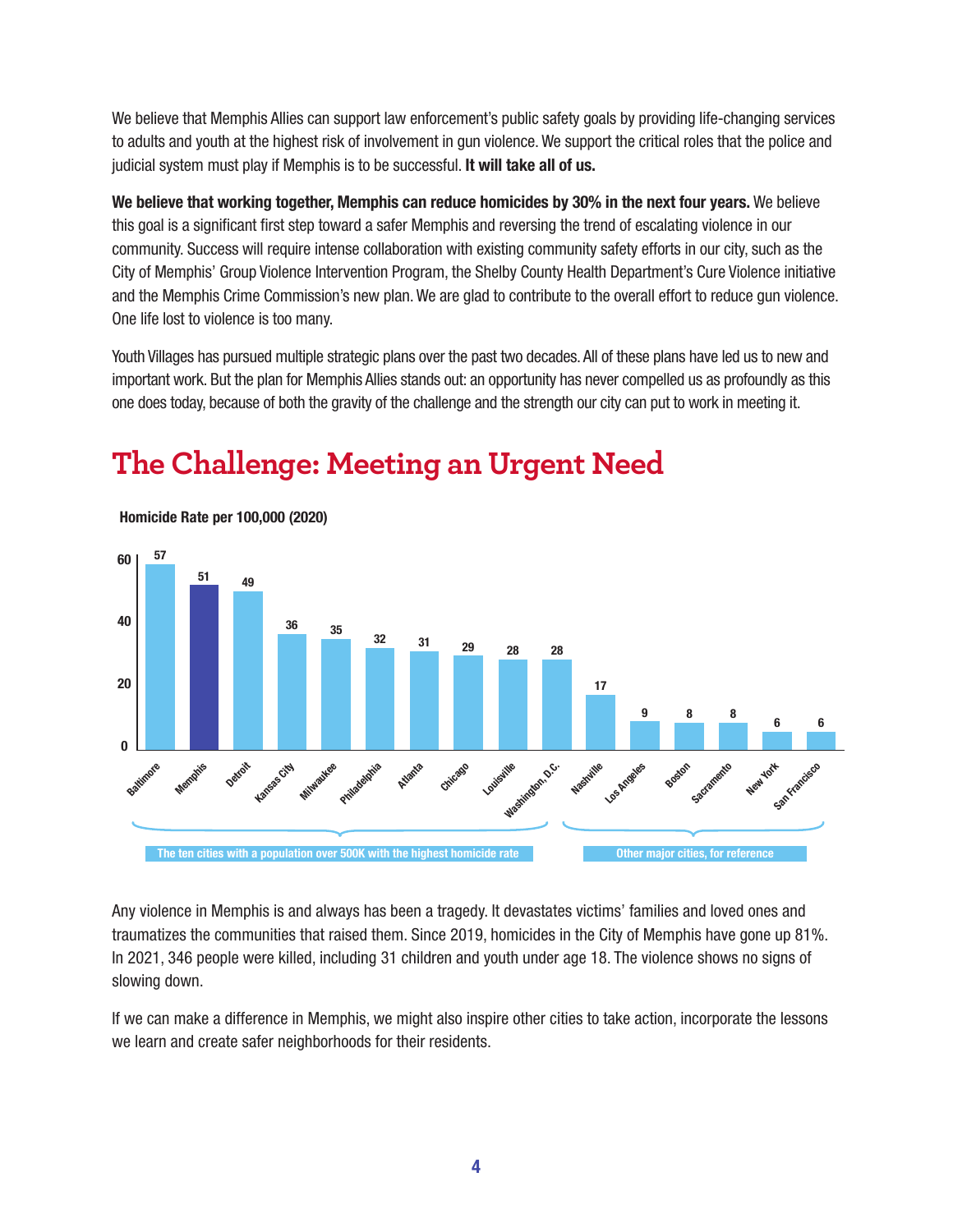### **We can do it together**

As great as the challenge of gun violence is, the unique assets that we can put to work in confronting it are even greater. These assets include:

#### 1. Exceptional partner organizations—the "Allies" that comprise Memphis Allies.

Over the last year, Youth Villages has worked alongside other trusted nonprofits from communities most impacted by gun violence to build relationships with them and discuss potential solutions. Youth Villages cannot do this work alone, and these Ally organizations bring expertise, credibility and trust in communities most affected by violence. They will be central in all elements of Memphis Allies work, from identifying the highest-risk individuals to making strategic choices about how to scale services in the city. And critically, they are helping to ensure that the solution we create is tailored uniquely to Memphis.

Building the network of Ally organizations is therefore among our top priorities in the near term. Three Ally organizations will be working alongside Youth Villages as Memphis Allies launches.

### 2. We've seen in other communities that change is possible, and we have experts familiar with those successes advising our team.

While our goal of helping to reduce homicides by 30% by 2025 is bold, other cities have created change on this scale.

Examples of cities that have stimulated substantial reduction in gun violence—and programs that have spurred meaningful change in their participants' lives—include:

**Oakland, California:** The Ceasefire effort contributed to five straight years of decline in violence (2013-2018). During those years, Oakland's homicides declined 46% while homicides nationwide rose by 17%.

New York City: A study of NYC's Crisis Management System (CMS)—a network of nonprofits financed and managed by the Mayor's Office to Prevent Gun Violence—found that gun violence in neighborhoods covered by CMS decreased by 28% in the two years after they began receiving services.

Chicago, Illinois: Chicago's landscape of violence reduction services, which is largely philanthropically funded, contributed to a 35% reduction in violence from 2016 until 2020's nationwide surge in violence. And during the pandemic, areas served by community safety organizations like Chicago CRED were often able to stave off increases in violence.

Stockton, California: Stockton's Office of Violence Prevention—using a program similar to Oakland's—helped orchestrate a 26% reduction in non-fatal shootings from 2017-2020.



### Homicide reduction in Stockton, California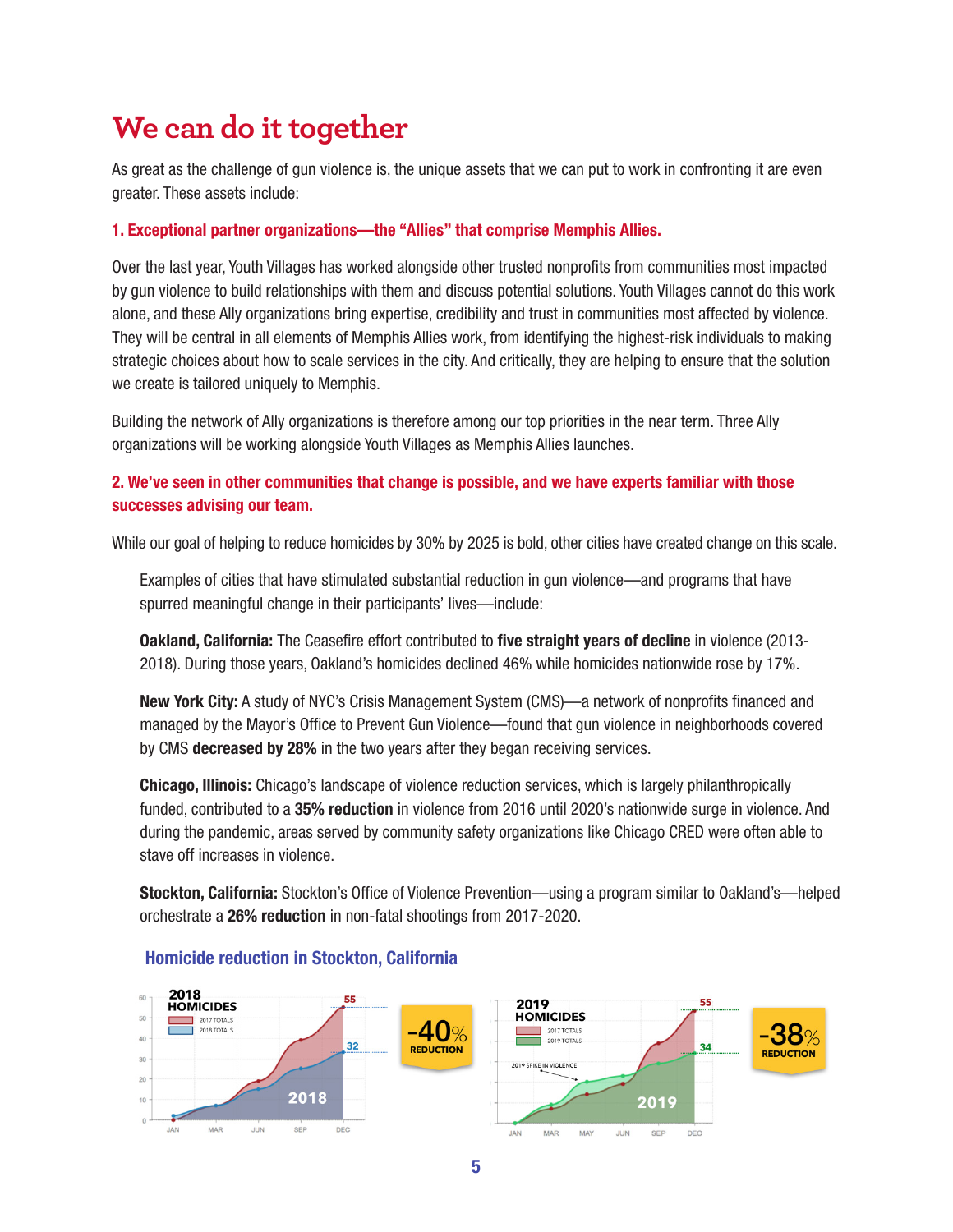Our expert advisors have contributed to these and other community safety strategies around the country and bring unique assets to our work. David Muhammad of the National Institute for Criminal Justice Reform (NICJR) has advised on several cities' strategies, including Oakland's community safety strategy that achieved a 46% decline in homicides in its first five years. DeVone Boggan, the founder and CEO of Advance Peace, has developed and replicated comprehensive services to reduce gun violence in Stockton and other cities. Melvyn Hayward of Chicago CRED has trained on-the-ground staff in more than 30 cities, including in Memphis.

#### 3. Youth Villages' experience creating and scaling evidence-based programs.

Memphis Allies presents a challenge unique among those Youth Villages has taken on, as it is fundamentally place-based, and the solutions we design must be tailored to our city's strengths and needs. We believe that our 40 years of experience in program development and scaling have prepared us to play a unique role in this work. Youth Villages can offer:

**Experience scaling services through partnerships.** For instance, at the end of our first year scaling our LifeSet™ program for youth aging out of foster care through partnerships, we had one implementing partner serving 39 young people. Four years later, we have grown to work with 20 implementing partner agencies across nine states and D.C., helping us provide LifeSet services to more than 5,000 young people annually.

Our Intercept® program, which helps children and families find their way to well-being, was launched in Memphis and has expanded to serve more than 10,000 families each year across the country. It is now fully funding through government support.

- **Data and evaluation infrastructure:** The Youth Villages data science team—staffed by 31 specialists and led by Dr. Sarah Hurley—brings extensive expertise measuring the outcomes resulting from our services. We have also worked with nationally recognized independent evaluators, including Dr. Mark Courtney of the University of Chicago and Dr. Fred Wulczyn from Chapin Hall, to conduct rigorous studies which found significant positive impacts for both our LifeSet and Intercept<sup>®</sup> programs.
- **Capacity for securing private and public funding.** Memphis Allies is launching as a public/private initiative and will work to secure sustainable public sector financing over time. Youth Villages has pursued this path with several of our programs, including LifeSet. Philanthropy has been the engine in launching new initiatives at Youth Villages, with public funding streams supporting long-term sustainability. We will apply learnings from this and other experiences to build sustainable public sector funding streams for Memphis Allies.

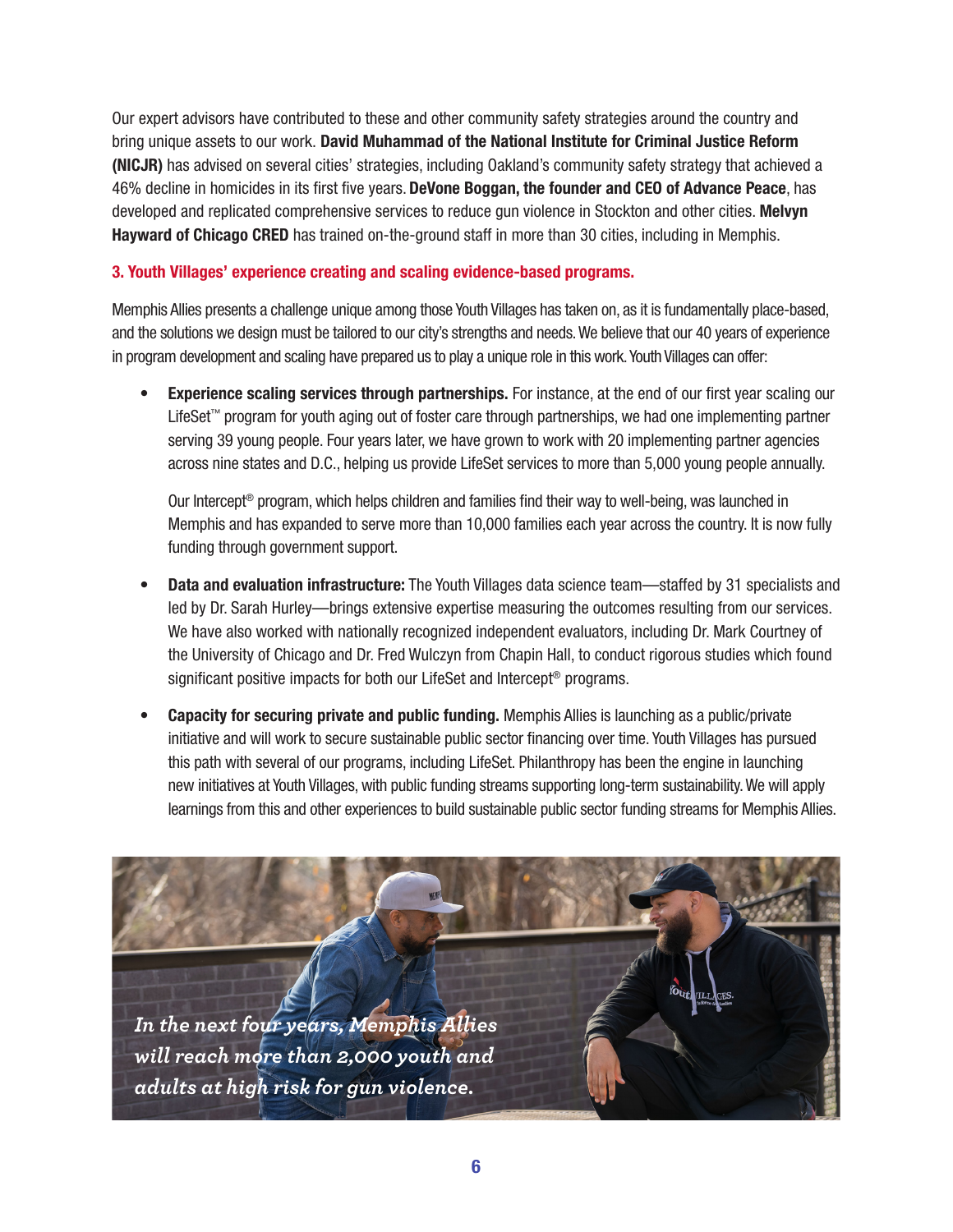## **Memphis Allies Approach: Reducing gun violence through targeted services**

Our strategy includes both violence intervention and prevention. Through SWITCH, we will provide violence intervention: targeted supports for adults and older youth at highest risk of involvement in violence. This approach is informed by research demonstrating that: 1) a small number of individuals typically drive the majority of a city's violence; 2) most of those individuals have common risk factors, such as having been recently shot themselves; and 3) that intervening with services for those individuals can reduce violence.

Identifying participants: Memphis Allies Outreach Specialists have deep relationships and credibility in communities and neighborhoods most affected by violence, and they will use these assets to proactively identify individuals needing services. Memphis Allies will also receive referrals from partners and use data-driven practices to support Outreach Specialists. For example, we will coordinate with law enforcement to determine who is connected to recent shooting victims and at risk of retaliation.

Connecting with participants: After making initial contact, the Outreach Specialist will connect the person to a Life Coach and Clinical Specialist who will build a caring, trusting relationship with them. As with Outreach Specialists, credibility will be critical for Life Coaches. Many may have relevant lived experiences, such as previous victimization from gun violence, which enables them to establish a common understanding with each participant. Given the importance of trust at this stage, Memphis Allies will partner with trusted individuals and groups in communities most affected by violence—especially faith leaders—in building relationships with participants.

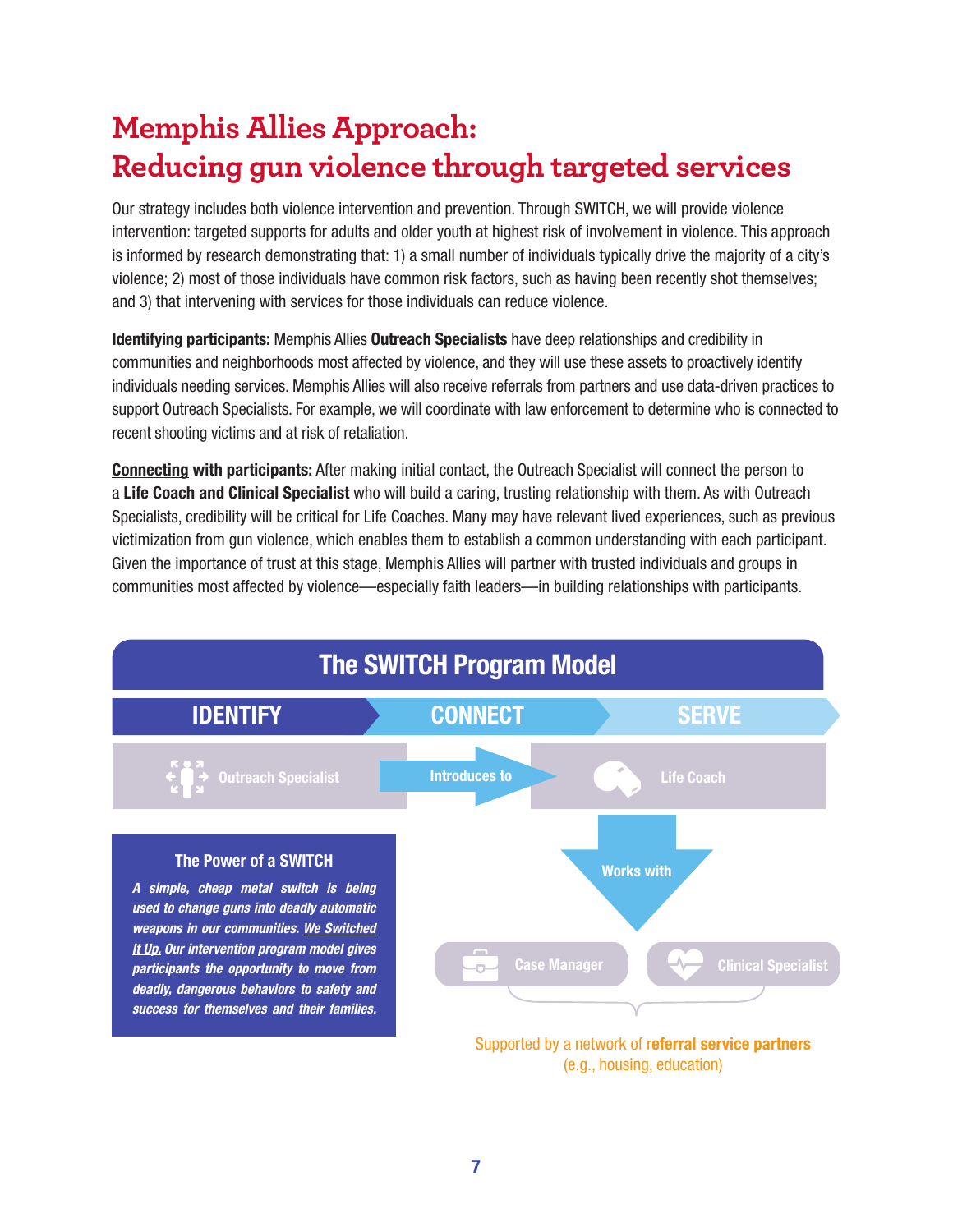Serving participants: The participant will receive intensive services from a team of Memphis Allies staff including:

- The Life Coach works with the participants to express their short- and long-term goals in a Life Plan; facilitate the provision of stipends for the participants as they hit milestones in their Life Plan; and provide unconditional support and mentorship.
- A Clinical Specialist provides individual or group therapy to help participants develop healthy coping strategies and behaviors in stressful situations.
- A Case Manager connects the participants and their families to specialized services that drive successful achievement of goals in their Life Plan.
- Furthermore, a network of specialist referral partners supports participants with particular needs (e.g., housing, education, or job placement).

#### In addition to SWITCH, Memphis Allies will invest in:

Building a stronger network of support services for youth. Over the last year of conversations in our city, we learned that 1) broadly, youth in Memphis could benefit from greater access to opportunity and guidance, and 2) in particular, system-involved youth need greater support services. We recognize these needs, and in response, will bolster youth services. We will also connect high-risk youth identified through outreach and referrals from justice system institutions to both relevant Youth Villages programs—LifeSet, Intercept, Multisystemic Therapy® (MST)—and Ally organizations with effective youth service offerings.

Revitalizing communities affected by violence. We seek to transform the systems and circumstances that create violence through physical revitalization (e.g., restoring and reinvigorating public spaces), economic revitalization (e.g., through support for neighborhood community development corporations) and elevation of opportunities for criminal justice and policy reform. This investment in systems-level change is much more than a means to reduce violence in the longer term. It is essential to our vision for a Memphis in which all children, families and neighborhoods are cared for and can thrive.

Preempting acts of violence or retaliation through focused support for high-risk individuals

Example: Intensive, coordinated services for individuals at highest risk of involvement in violence

Yields initial results in 1-3 vears: larger scale results in 3-5 years

Longer-term violence reduction strategies that eliminate or reduce the underlying causes of/risk factors for violence

Example: Intensive services for youth involved in the juvenile justice system and their families

Yields results in 5-15 years

### INTERVENTION **The CONTROLL PREVENTION TRANSFORMATION**

Creating systems-level change so communities and environments do not induce violence

Example: Educational reform; neighborhood revitalization

Yields results in 10-20 years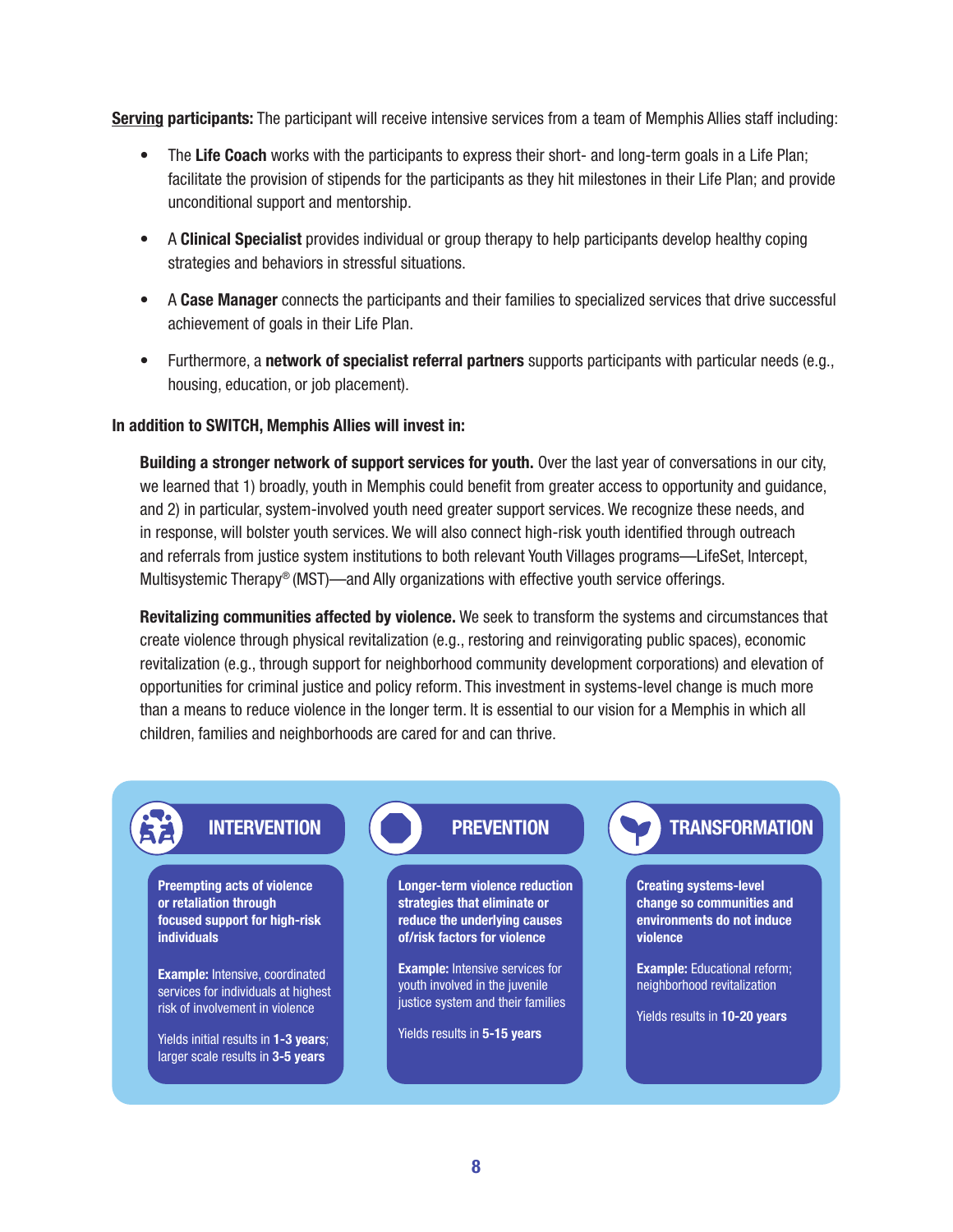### How SWITCH works

1

2

IDENTIFY

CONNECT

Marcus almost got shot last week; an Outreach Specialist immediately went to talk to him. After several conversations, Marcus is skeptical but decides to participate in SWITCH.

Marcus meets his SWITCH team, four people who will surround him with intensive support over the next 15 to 18 months, often interacting with him daily. His SWITCH team includes an Outreach Specialist, Life Coach, Clinical Specialist and Case Manager.



6

With them, he develops a Life Plan: complete his GED, find long-term employment and stable housing for himself, his girlfriend and his brother.

Marcus meets weekly with his Life Coach and Clinical Specialist who help him learn ways to reduce stress and work toward his Life Plan goals. He joins group workshops with other SWITCH participants from the same community. Participants learn life and coping skills and how to deal with arguments and conflict in relationships.



4

7

Marcus' Case Manager helps him secure long-term stable housing and find other community resources to meet his family's needs.

> There's a crisis! Marcus' cousin has been shot! Marcus is angry and wants to takes justice in his own hands, but he contacts his Life Coach. They work through a plan to calm things down instead.

Marcus completes his GED. His SWITCH team supports him through the application and interview process for long-term employment. He gets a job with a living wage and a good career path forward; he celebrates with his team. Marcus continues to receive support from his SWITCH team as he begins work so that he has the skills to keep the job and advance.

After Marcus completes SWITCH, he stays in touch with members of his team. He could join Memphis Allies as a Life Coach, using his own experiences to help others step away from gun violence.

8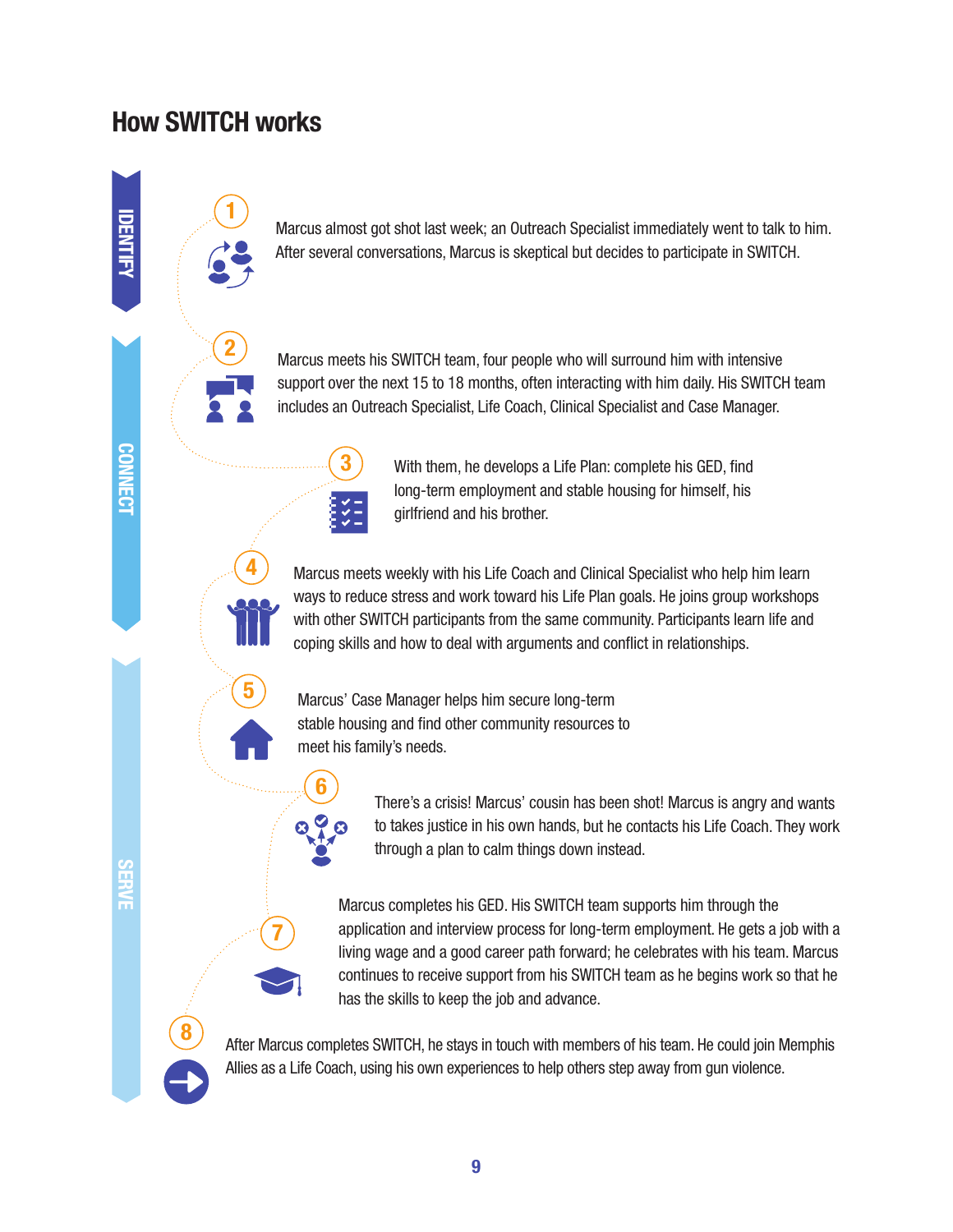### **Resource requirements: Creating a sustainable path forward**

We project Memphis Allies will cost approximately <sup>\$</sup>60 million in its first four years of service, adding 316 committed team members in direct intervention and prevention services for youth and adults.

Memphis Allies will require up-front investment from philanthropy. We are seeking a major philanthropic investment to demonstrate results, and make the case to the public sector that our work demands their attention and resources. We are committed to securing long-term public funding to ensure sustainability.

| <b>Cost category</b>                    | <b>Budget</b> | <b>Description of expenditures</b>                                                                                                                                                       |
|-----------------------------------------|---------------|------------------------------------------------------------------------------------------------------------------------------------------------------------------------------------------|
|                                         |               | Ramp-Up of 21 SWITCH teams (totaling 210 Full-Time<br>Employees).                                                                                                                        |
| <b>SWITCH Service Delivery</b>          | \$38.8M       | Teams will include staff that directly deliver services to<br>participants along with support staff in each of the seven<br>regions of the city.                                         |
|                                         |               | In addition to salaries/benefits, this also includes occupancy/<br>infrastructure, participant support and staff support/travel.                                                         |
| <b>Prevention Services</b>              | \$12M         | Includes Intercept, LifeSet and MST services for high-risk<br>youth and young adults.                                                                                                    |
|                                         |               | Operating and indirect costs                                                                                                                                                             |
| <b>Leadership and Community Support</b> | \$8.6M        | Memphis Allies leadership, including an Executive Director,<br>Director of Operations, a full Clinical team, Trainer, Project<br>Manager, Volunteer Coordinator and other support staff. |
| <b>National Experts/Training</b>        | \$.6M\$       | National experts to advise on best practices, train, analyze data<br>and provide support/guidance.                                                                                       |
| <b>Total</b>                            | <b>\$60M</b>  |                                                                                                                                                                                          |

### Understanding these costs—and the return on investment

If this investment seems significant, consider what success means for our community: a 30% reduction in gun violence would result in 100 homicides averted per year. Those 100 Memphians would get to live full lives, avoiding the associated trauma for families, neighborhoods and the community.

Researcher Thomas Abt writes that the conservative cost of a single murder is \$10 million. Using this estimate, homicides cost the people of Memphis \$6.7 billion over the last two years. The scale of these costs makes action against gun violence not only a moral imperative, but also a cost-effective investment for society.

In addition to our focus on immediate violence intervention, this plan will also address the growing number of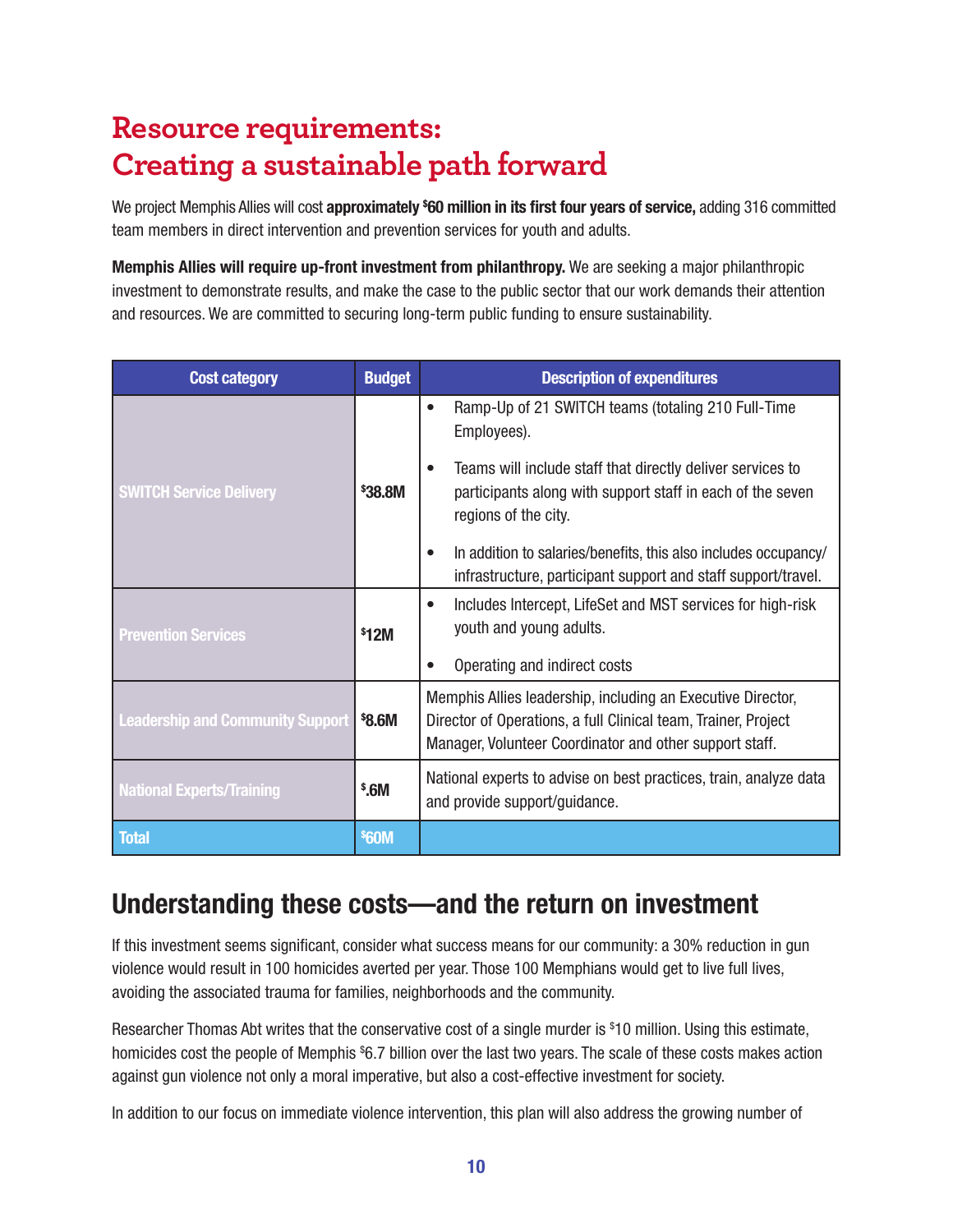youth and young adults whose lives could be redirected through effective services, thus preventing another generation of death and loss.

Through Intercept, MST and LifeSet, more youth, young adults and families will receive the resources and support they need to live successfully in the community. Helping young people avoid deep involvement in juvenile and adult justice systems pays extraordinary benefits to our community.

## **The Path Forward**

Over the next four years, we will scale Memphis Allies' services, reaching more than 2,000 youth and adults in our city at highest risk of involvement in violence. Our research suggests that services at this scale will drive the reductions in violence we hope to help achieve. We will begin in the Raleigh and Frayser neighborhoods, which, our initial analysis suggests, experience violence most acutely, before scaling across the city. Our greatest priorities as we scale will be:



Delivering successful services. Creating city-wide change starts with delivering quality services for participants, which requires 1) identifying the highest-risk individuals, 2) engaging them in relationship-based services and 3) supporting staff with the training and resources they need. We will build systems of learning to understand the impact of our services and make changes to enhance it.



Collaborating with the public sector. We hope that this relationship will begin with data sharing to understand not only who experiences violence and where, but also why it is occurring, which can inform more effective solutions. In the longer term, we strive to prove that Memphis Allies' results make it an essential part of our city's community safety infrastructure and secure committed funding from local government. We will look for opportunities to align and collaborate with the violence reduction efforts ongoing in the public sector. We visited a community where the lead nonprofit organization coordinating violence prevention services told us that its job was to support its city government to be as successful as possible. Our job is the same.

To take our services to scale, prove their impact for participants and neighborhoods and ultimately secure sustainable public sector funding, we are seeking support from philanthropists who believe in our vision for a safer Memphis.

Together, we can create a path toward that safer Memphis. A path rooted in empathy for communities most affected by violence, and built upon the deep assets that already exist in those communities. A path constructed collaboratively with our city's nonprofits, government, faith leaders and residents. A path that balances hope for a safer city with humble appreciation for, and commitment to, the hard work and cooperation it will take to create it.

At the end of this path is a Memphis that keeps all families and their children, safe—and where all of our neighborhoods are vibrant, cared for and thriving.

Join us now, so together, we can forge a new path full of healing and opportunity for all Memphians.